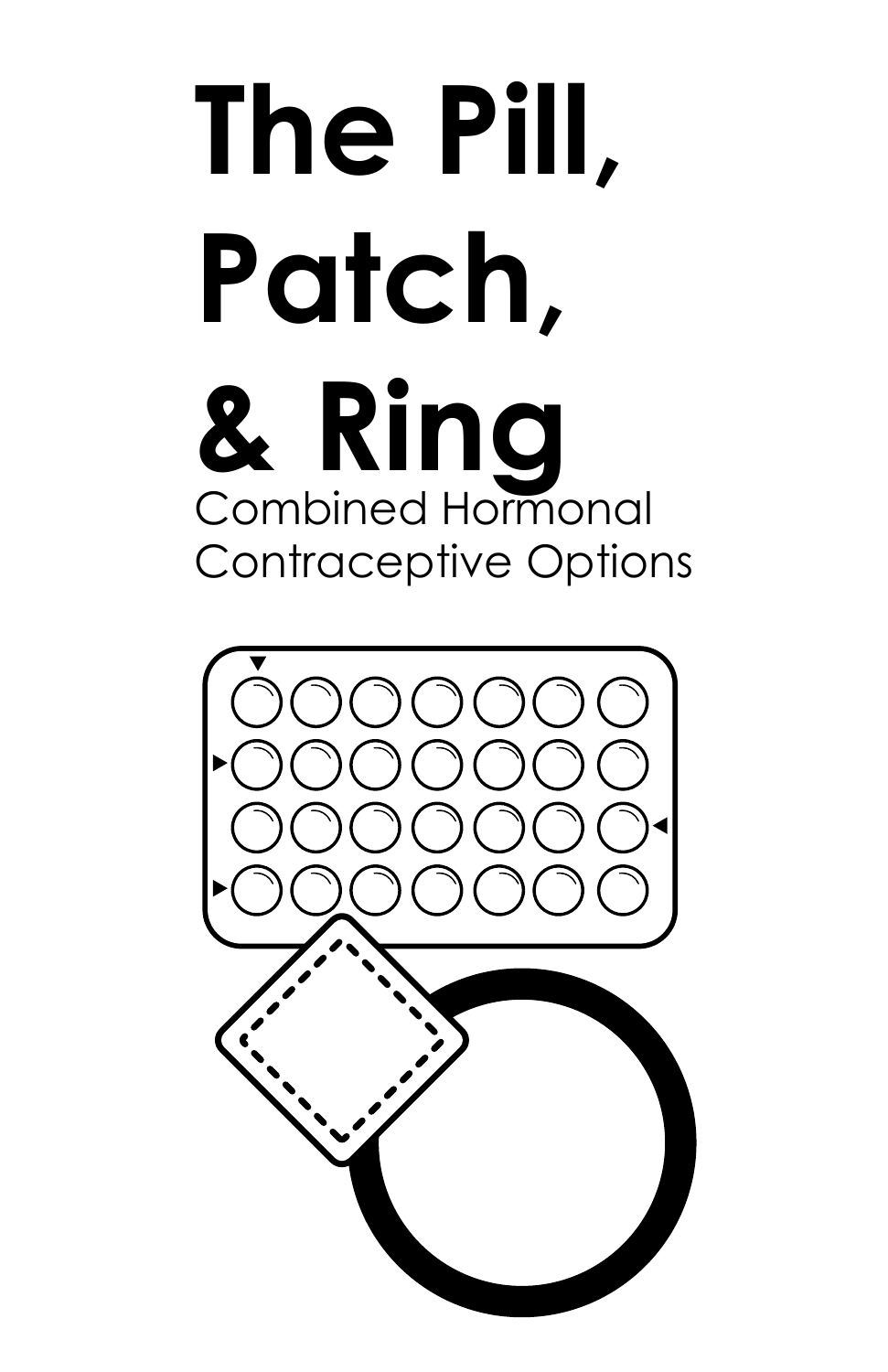# **THE PILL, PATCH & RING**

The birth control pill, patch and ring are medications taken to prevent pregnancy, regulate menstrual cycles or help with menstrual pain and heavy bleeding.

The pill, patch and ring are together known as "combined-hormonal contraceptive methods" because they contain two hormones - estrogen and progestin.

\*Some birth control pills contain only one hormone - progestin. These are sometimes called "mini-pills". Progestin-only pills are good for those who cannot (or prefer not to) use estrogen. For more info on mini-pills, see…

The pill, patch and ring are very reliable birth control methods. If used correctly – that is, the pill taken every day at the same time each day, the patch and ring changed at appropriate intervals - fewer than 1 in 100 users will become pregnant (0.3%). If not always used correctly, 9 of 100 combined hormonal contraceptive users will become pregnant (9%).

There are many combined hormone contraceptive options available today, and while each one provides the same effectiveness against pregnancy when used correctly, there are variations between brands in the appearance, composition, and directions for use. Be sure to ask your healthcare provider or pharmacist for instructions regarding how to take your birth control.

COMBINED HORMONAL CONTRACEPTIVE METHODS DO NOT PREVENT SEXUALLY TRANSMITTED INFECTIONS. USE A CONDOM WITH EVERY ACT OF INTERCOURSE TO REDUCE YOUR RISK OF ACQUIRING SEXUALLY TRANSMITTED INFECTIONS.

# **MY BIRTH CONTROL IS CALLED**

**\_\_\_\_\_\_\_\_\_\_\_\_\_\_\_\_\_\_\_\_\_\_\_\_\_** (brand name / generic name)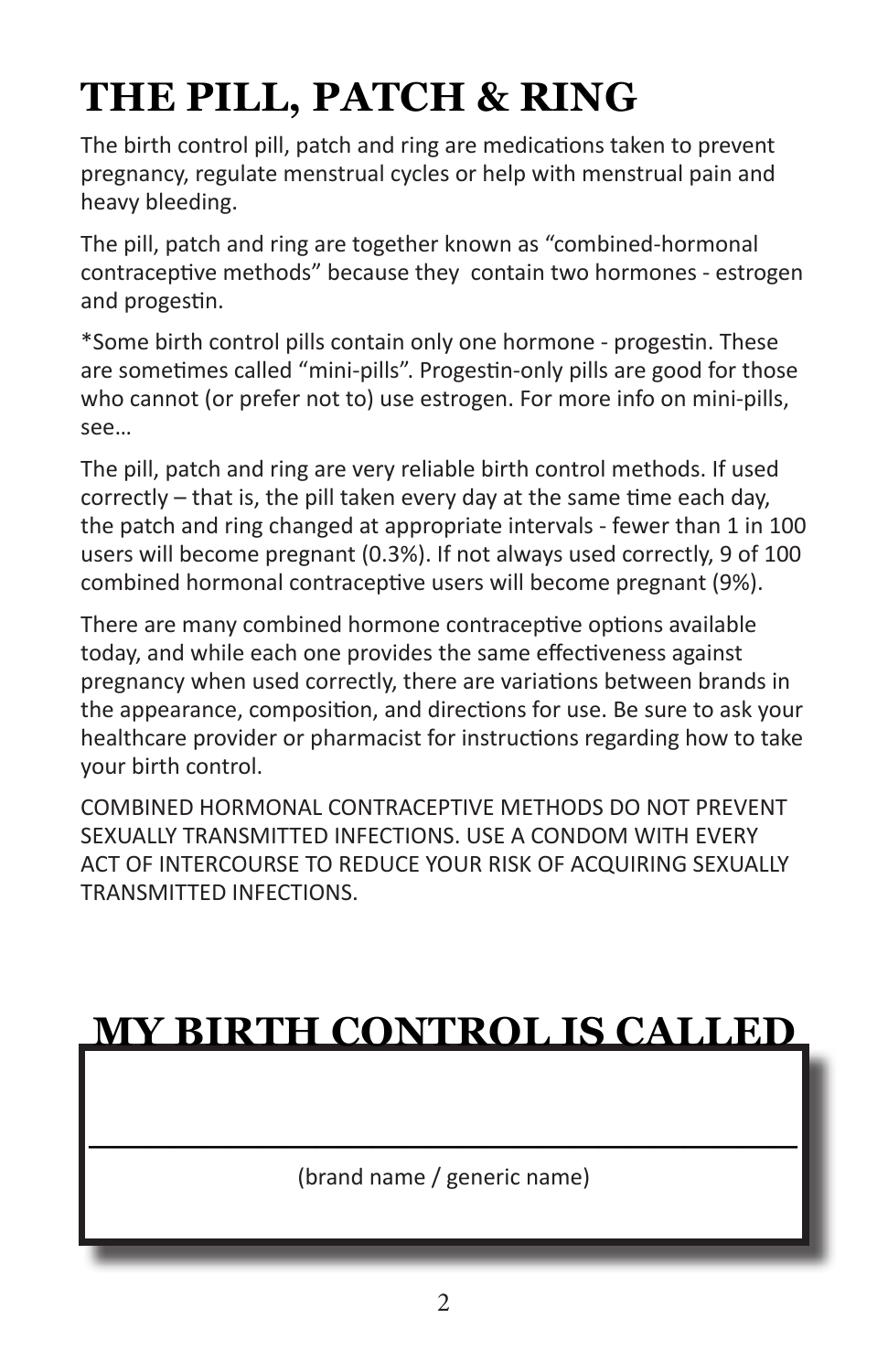### **BEFORE STARTING CONTRACEPTION**

Be sure that you have informed your health care provider if you:

- Take any medications, herbal products, or dietary supplements
- Smoke
- Have any history of migraine headaches, hepatitis, breast lumps or nodules, diseases involving blood clots, tumors of the ovaries, diabetes, high blood pressure, heart attacks, cancer of the female organs, active gallbladder disease, inflammatory bowel disease, lupus, rheumatoid arthritis, blood clots in your family or blood clotting factor mutations, bariatric surgery, or solid organ transplant

People with certain health conditions should not use combined hormonal contraception (pill, patch or ring). Some people will need closer monitoring while on the pill, patch or ring to reduce the risk of negative health effects. Your healthcare provider will help you weigh your particular risks relative to taking contraception.

Smoking while on combined hormonal contraception significantly increases the risk of certain side effects (blood clots, stroke, heart attack), especially if you are over 35 years old. Ask your health care provider for help with quitting smoking to decrease your risk.

## **HOW DO THE PILL, PATCH & RING WORK?**

These contraception methods prevent pregnancy mainly by suppressing ovulation (the release of the egg from the ovary) and by thickening cervical mucus, therefore hampering the transport of sperm and preventing fertilization.

#### **WHAT ARE SOME DISADVANTAGES OF THE PILL, PATCH & RING?**

- STI risk: These contraception methods do not protect against sexually transmitted infections (STIs). Condoms do help protect against STIs. Use a condom with every act of sexual intercourse to reduce your risk of acquiring STIs.
- Timing Specificity: Birth control pills must be taken every day at the same time for maximum effectiveness. The patch and ring need to be changed at the correct intervals as well.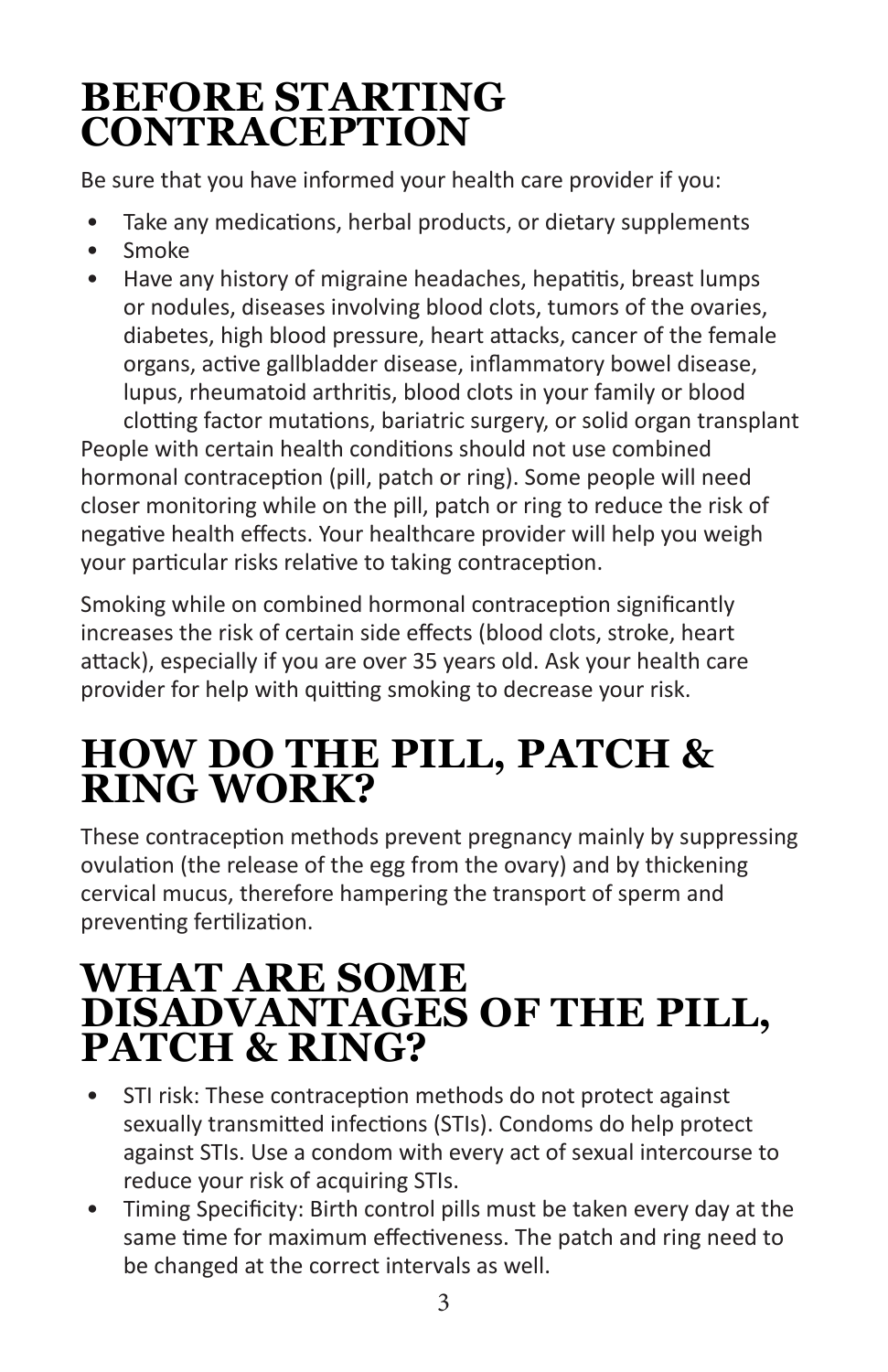- Provider visits: A prescription is needed to obtain birth control pills, patches, or rings. This requires an annual visit to a health care provider.
- Side effects: Some side effects may occur while using these contraception methods. The most common side effects include bleeding between periods, breast tenderness, headaches and nausea. These side effects typically only last for the first few months. Persistent minor side effects might be eliminated by changing the type of contraceptive you are using. If you are experiencing problems, contact a health care provider BEFORE you stop using the pill, patch or ring.
- Serious side effects: These are rarely seen because of the lower doses of hormones used in pills today compared to many years ago. Serious side effects that are possible but not likely include migraine headache, elevated blood pressure, blood clots (in the rare case these occur, they tend to happen in the leg, arm, or lung. Risk is highest during the first 6 months after starting the pill for the first time or after taking a 2 month or longer break from taking the pill), nonmalignant liver tumors, gall bladder disease, heart attack, or stroke.

**Warning signs of serious side effects** from birth control pills are listed below. **Immediately contact a health care provider if you experience any of the early warning signs.** An easy way to remember these early warning signs of a more serious medical condition is to note that the first letter of each symptom spells out ACHES.

**A**bdominal pain (severe), yellow skin or eyes

**C**hest pain (severe)

**H**eadaches (severe)

**E**ye problems (vision loss, vision disturbances)

**S**evere leg or arm pain or swelling (in the calf, thigh or upper arm)

#### **WHAT IS HAPPENING THE LAST WEEK OF THE MONTH WITH THESE METHODS?**

These options tend to have 21 days of active hormones. The last 7 days of a month tend to have no hormones, so pill packs contain inactive "reminder" pills. The patch and ring either have 7 days without use, or uses can continue using their method through a full 28 days. After 28 days, a new month of the active hormonal method begins. You are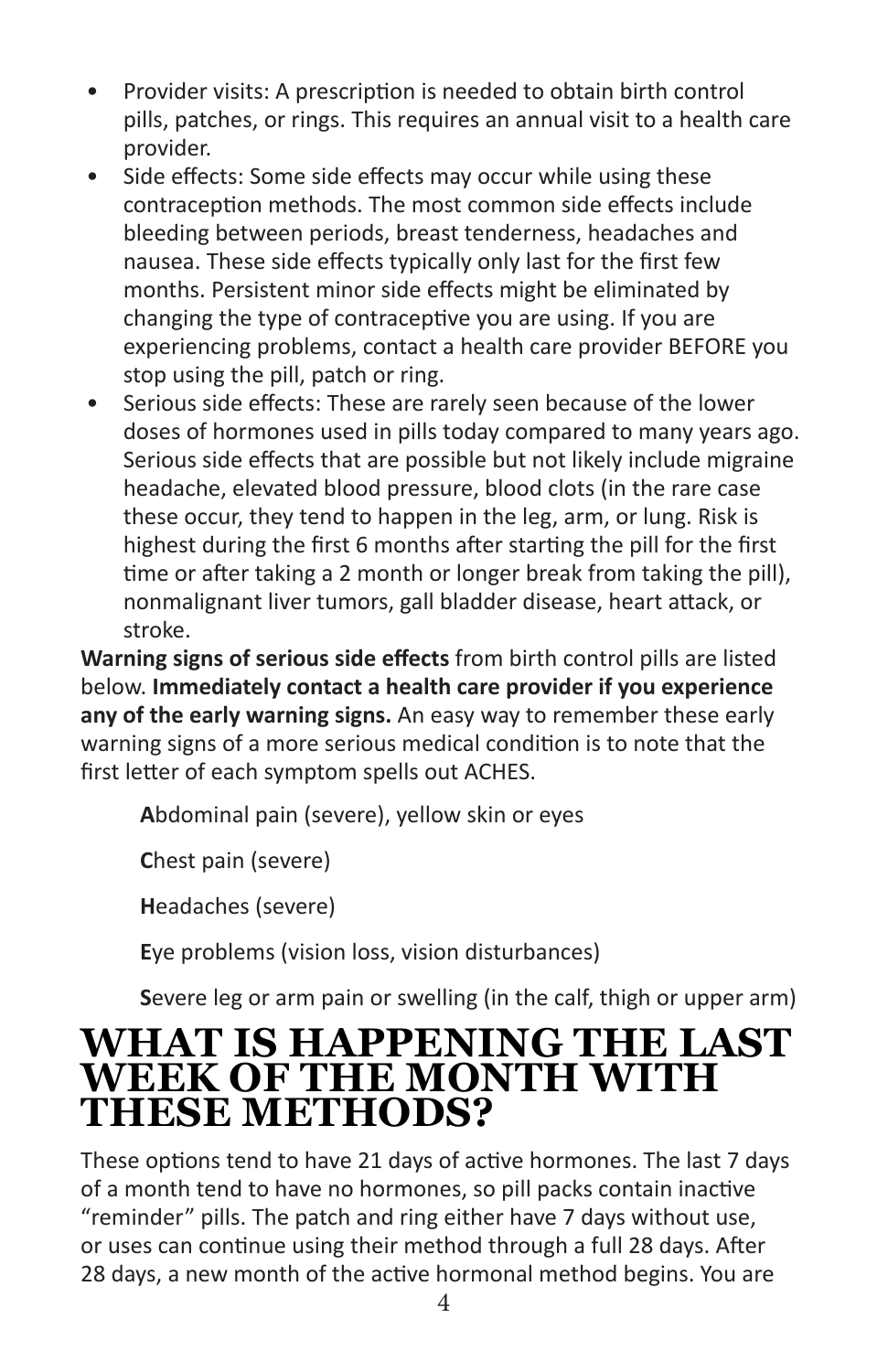protected from pregnancy during that last week. The purpose of inactive "reminder" pills is to continue the habit of taking a pill each day. Some people choose not to take the inactive pills. Do not stop using your contraceptive method during active weeks unless directed by your health care provider.

You should expect your menstrual bleeding to occur during the week when you are not getting hormones. Even on extended regimens where users continue their hormonal method through day 28, light bleeding may occur during those last 7 days of use. Your bleeding may or may not end before you start your new month of contraception. Start your month immediately after day 28, even if you are still bleeding.

## **HOW DO I START USING THE PILL, PATCH OR RING?**

There are three ways you can start using the Pill, Patch or Ring.

| <b>Start method</b>                 | <b>Instructions</b>                                                                                                                                                                          | <b>Backup Method</b><br><b>Instructions</b>                                                                                                 |
|-------------------------------------|----------------------------------------------------------------------------------------------------------------------------------------------------------------------------------------------|---------------------------------------------------------------------------------------------------------------------------------------------|
| <b>Quick Start</b><br>(recommended) | Start your contraception - take<br>your first pill, place a patch,<br>or insert a ring - any day of<br>your menstrual cycle if you are<br>reasonably sure you are not<br>currently pregnant. | Use a backup<br>method such as<br>condoms for the first<br>7 days of use.                                                                   |
| <b>Sunday Start</b>                 | Start your first packet of pills,<br>place a patch or insert a ring<br>on the first Sunday after your<br>menstrual flow begins.                                                              | Use a backup<br>method such as<br>condoms for the first<br>7 days of use if it has<br>been more than 5<br>days since menstrual<br>bleeding. |
| Day 1 start                         | Start your first packet of pills,<br>place a patch, or insert a ring on<br>the first day of your menstrual<br>flow.                                                                          | You are protected<br>against pregnancy<br>as soon as you start<br>your contraceptive<br>method.                                             |

*US Department of Health and Human Services/Centers for Disease Control and Prevention, U.S. Selected Practice* 

*Recommendations for Contraceptive Use, 2016, MMWR/July 29,2016/Vol. 65/No.4*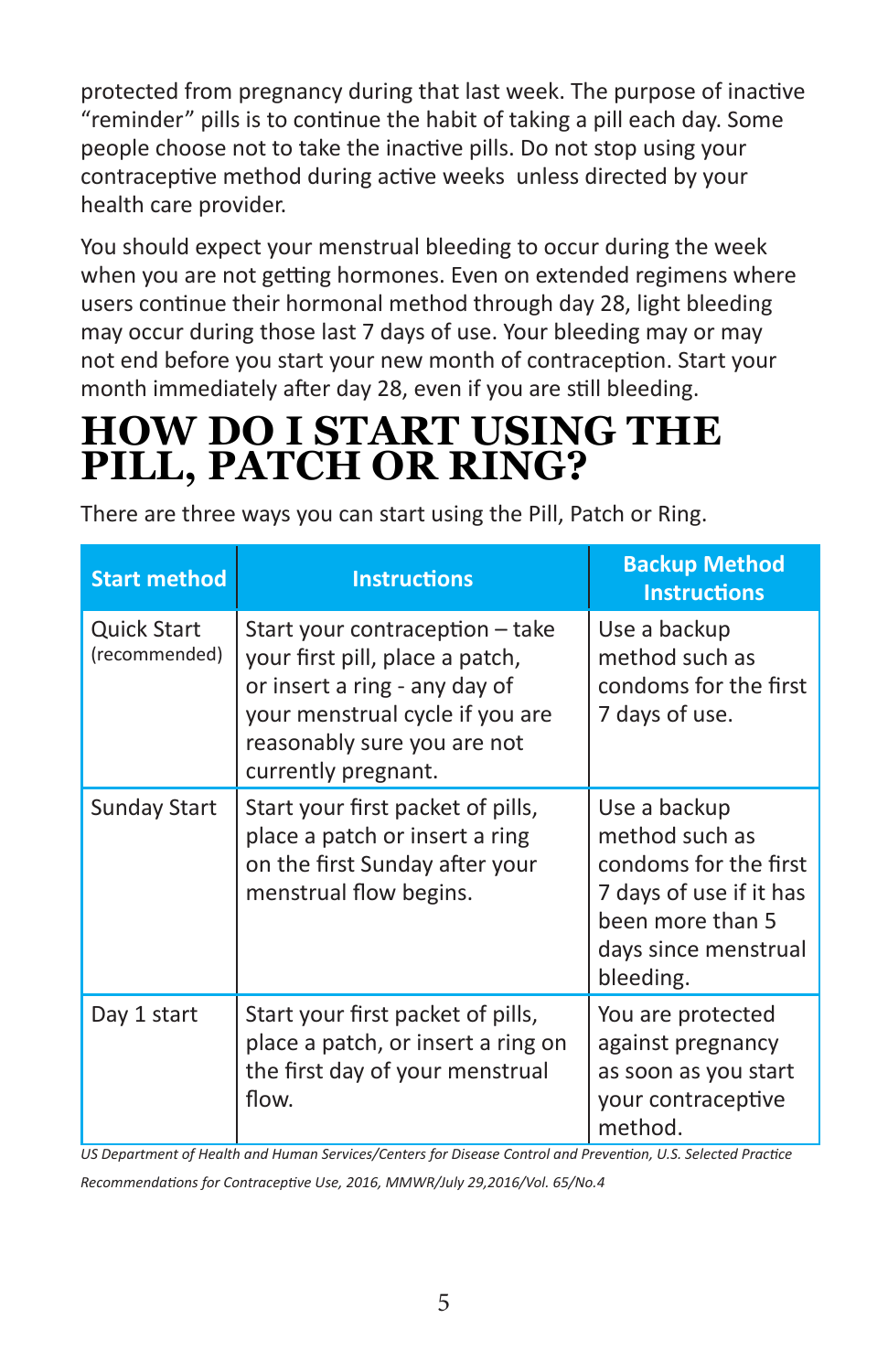#### **HOW SOON WILL I BE PROTECTED AGAINST PREGNANCY?**

As shown in the chart above, when you begin your first pack of pills, place your patch or insert your ring, you should use a backup method of birth control, such as condoms, for the first 7 days of the pack if you use the Quick Start. If your pill, patch or ring is started 5 days or more since menstrual bleeding started, then you need to use additional contraception such as a condom or abstain for 7 days. If you begin taking your pill, patch or ring on the first day of your menstrual flow, you do not need to use a backup method for the first 7 days.

#### **WHEN SHOULD I TAKE MY PILL, PLACE MY PATCH, OR INSERT MY RING?**



Take your pill at approximately the same time each day. The effectiveness of the pill depends upon your consistency.



Change your patch the same time each week.



Place a ring in the vagina for 3 weeks, take it out for 1 week then replace with new ring.

Remembering these schedules can be difficult. Many users find it helpful to set an alarm on your phone, or use a reminder service like bedsider. org/reminders.

#### **IF I DON'T WANT TO HAVE MY WITHDRAWAL BLEEDING ("PERIOD") AT A PARTICULAR TIME, CAN I JUST SKIP THE INACTIVE PILLS OR W WITHOUT THE PATCH OR RING?**

One advantage of combined hormonal contraceptive methods is the ability to both predict and manipulate your cycle. Consult with your health care provider before taking your method in ways other than as directed. If you simply use two months of your method and skip the inactive week, you may experience irregular bleeding. For information about how to avoid your withdrawal bleeding on a particular date, consult your health care provider with as much advance timing as possible or look at bedsider.org's info on skipping a period.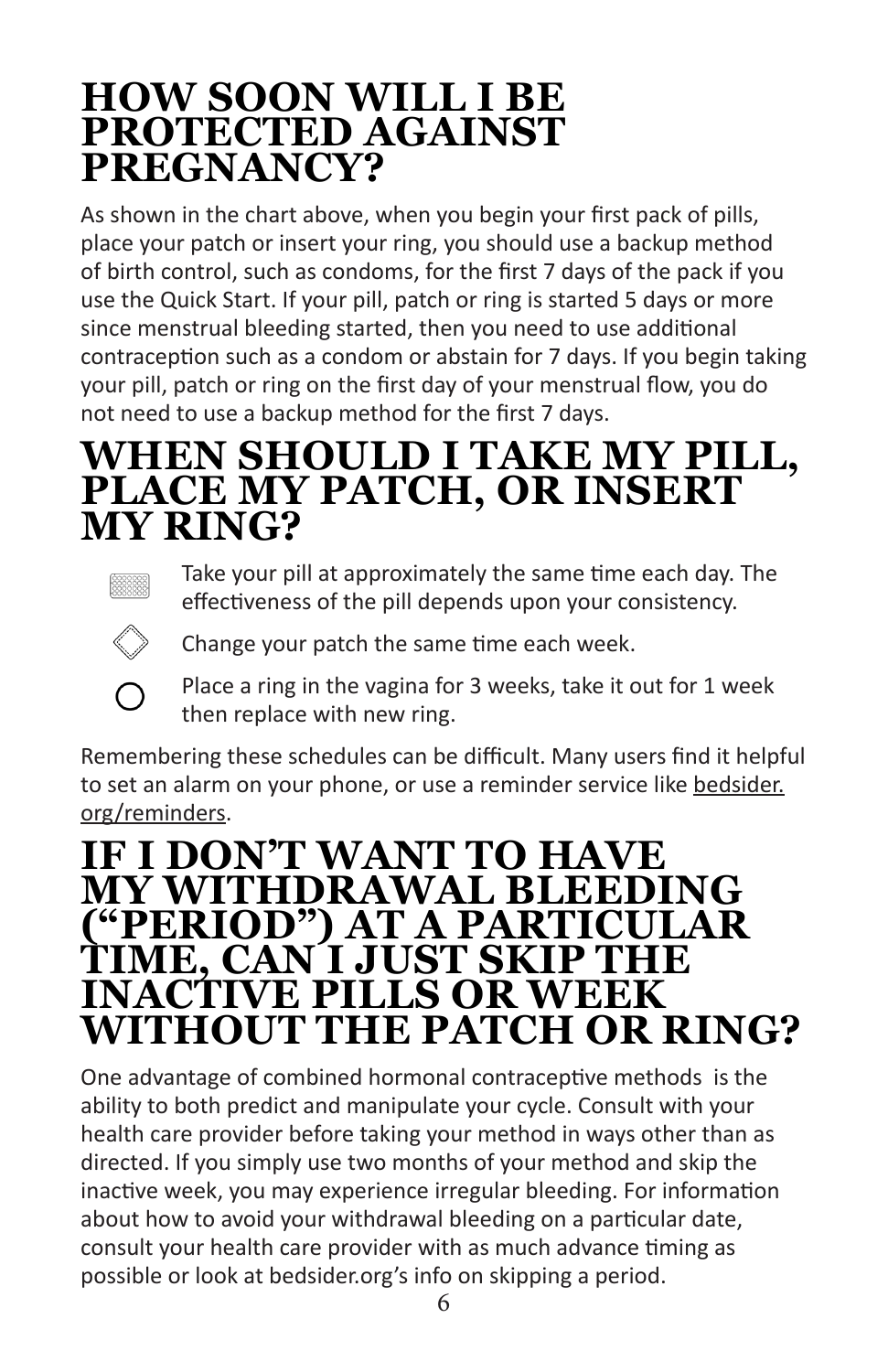Birth control may be used safely for extended periods of time. Consult your health care provider if you have questions about extended regimens. See bedsider.org's information on extended use of hormonal contraception.

# **OOPS!**

Mistakes happen with the pill, patch and ring. If you're concerned you might be pregnant, taking an over-the-counter pregnancy test is a reasonable option. If it's negative, continue using your contraceptive option and use a backup method for 7 days. More specifics on each menthod are below:

# **888 OOPS! WHAT IF I MISS A PILL?**

IF YOU VOMIT WITHIN 1-2 HOURS AFTER TAKING AN ACTIVE PILL, CONSIDER IT A MISSED PILL AND REFER TO THE PREVIOUSLY PROVIDED INSTRUCTIONS

IF YOU HAVE SEVERE DIARRHEA (>3 LOOSE STOOLS IN 24 HOURS), CONSIDER IT A MISSED PILL AND REFER TO THE PREVIOUSLY PROVIDED INSTRUCTIONS

- **If you are less than 24 hours late taking your pill,** take it now and take your next pill at the time you usually would. No further action is needed.
- **If you are more than 24 hours late,** take your missed pill now and any other pill you are supposed to take today. Take emergency contraception if you have had penile-vaginal sex in the last 5 days without additional protection such as a condom. Use a backup method such as abstinence or a condom with every act of sex until you have taken 7 active pills in a row. Finish taking all other pills in your pack on time.
- If you have lost a pill, follow the appropriate instructions above, then take the next pill in the pack and continue to take the remaining pills every day. You will begin your new packet of pills one day sooner.

# **OOPS! WHAT IF I MISS AN INACTIVE PILL?**

If you are using a 28-day pack of pills and you forget any of the 7 inactive pills (which have no hormones) in week 4, discard the pills you missed and keep taking one pill each day until the pack is empty. You do not need a backup method of birth control.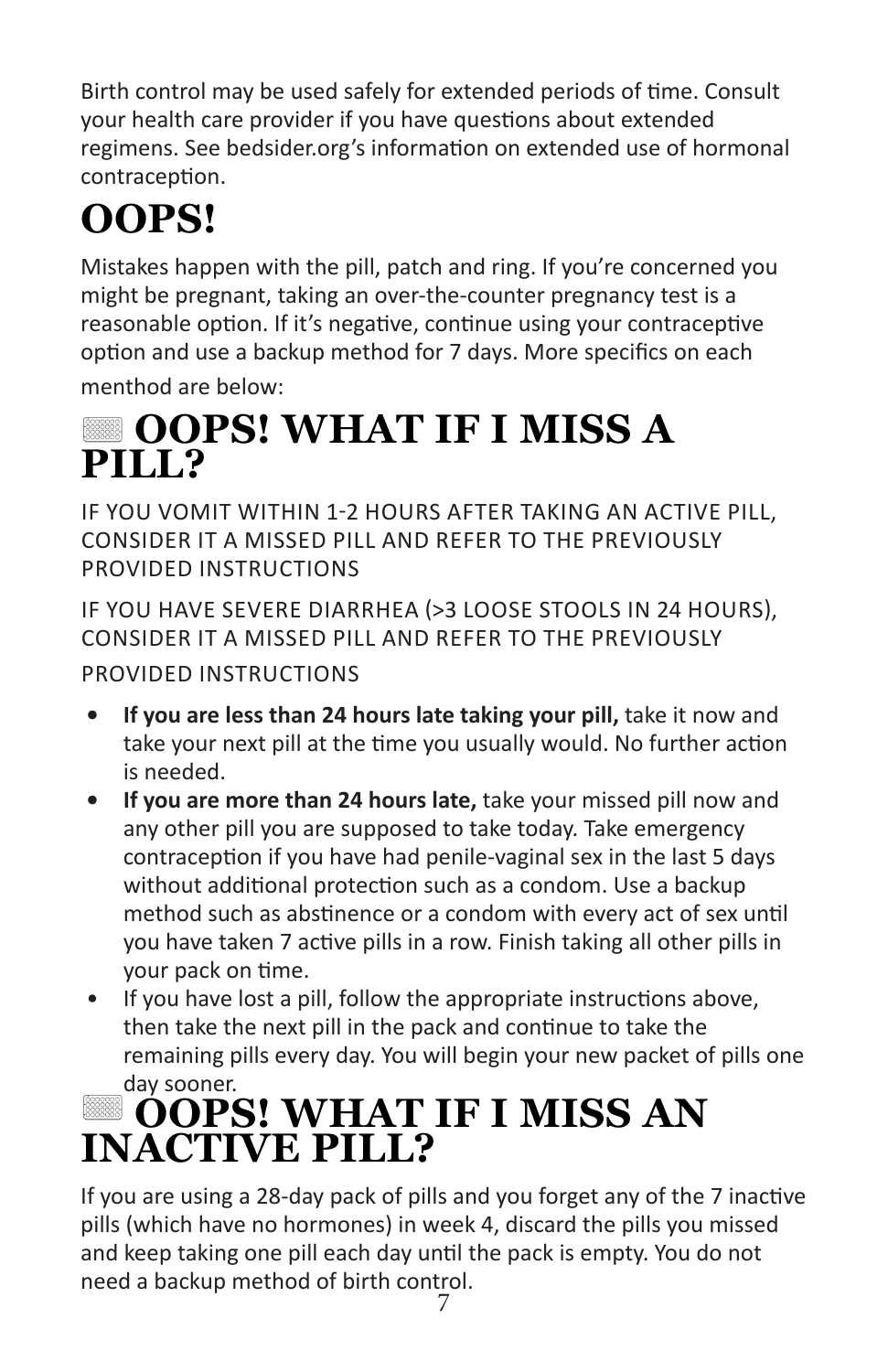#### **OOPS! WHAT IF I AM LATE REPLACING THE PATCH OR THE PATCH BECOMES DETACHED?**

- **If you are less than 48 hours late to replace or the detachment has been going on for less than 48 hours,** then apply a new patch as soon as possible. Keep the same patch change day. No additional protections needed.
- **If you are more than 48 hours late to replace or the detachment has been going on for more than 48 hours** then apply a new patch as soon as possible. Keep the same patch change day. Use backup contraception such as condoms or avoid sexual intercourse until the patch has been worn for 7 consecutive days. Emergency contraception (with the exception of Ulipristal) should be considered if the delayed complication or detachment occurred within the first week of patch use and unprotected sexual intercourse occurred in the previous 5 days.

#### **OOPS! WHAT IF THE RING FALLS OUT OR I FORGOT TO REPLACE THE RING?**

- If the ring accidently falls out for example, while removing a tampon, during sex, or while straining during a bowel movement you can put it back in the vagina after rinsing with water. Reinsert as soon as possible.
- If the ring is left outside the vagina for less than three hours the effectiveness of the ring is not reduced.
- If the ring is out of the vagina for more than three hours during weeks 1 and 2, the effectiveness may be impacted, reinsert the ring asap, use a back up method such as condoms for seven days.
- Take emergency contraception if you have had penile-vaginal sex in the last 5 days without additional protection such as a condom. If this occurs during week 3 discarding the ring is recommended, insert a new ring and use back up like condoms for seven days.
- Reinsert your ring within 28 days. If you leave the ring in for longer than 4 weeks, remove the ring, and insert a new ring as soon as your remember. and use a backup method for 7 days. If you're concerned about pregnancy, take an over-the-counter pregnancy test or consider making an appointment with your provider to discuss your concern.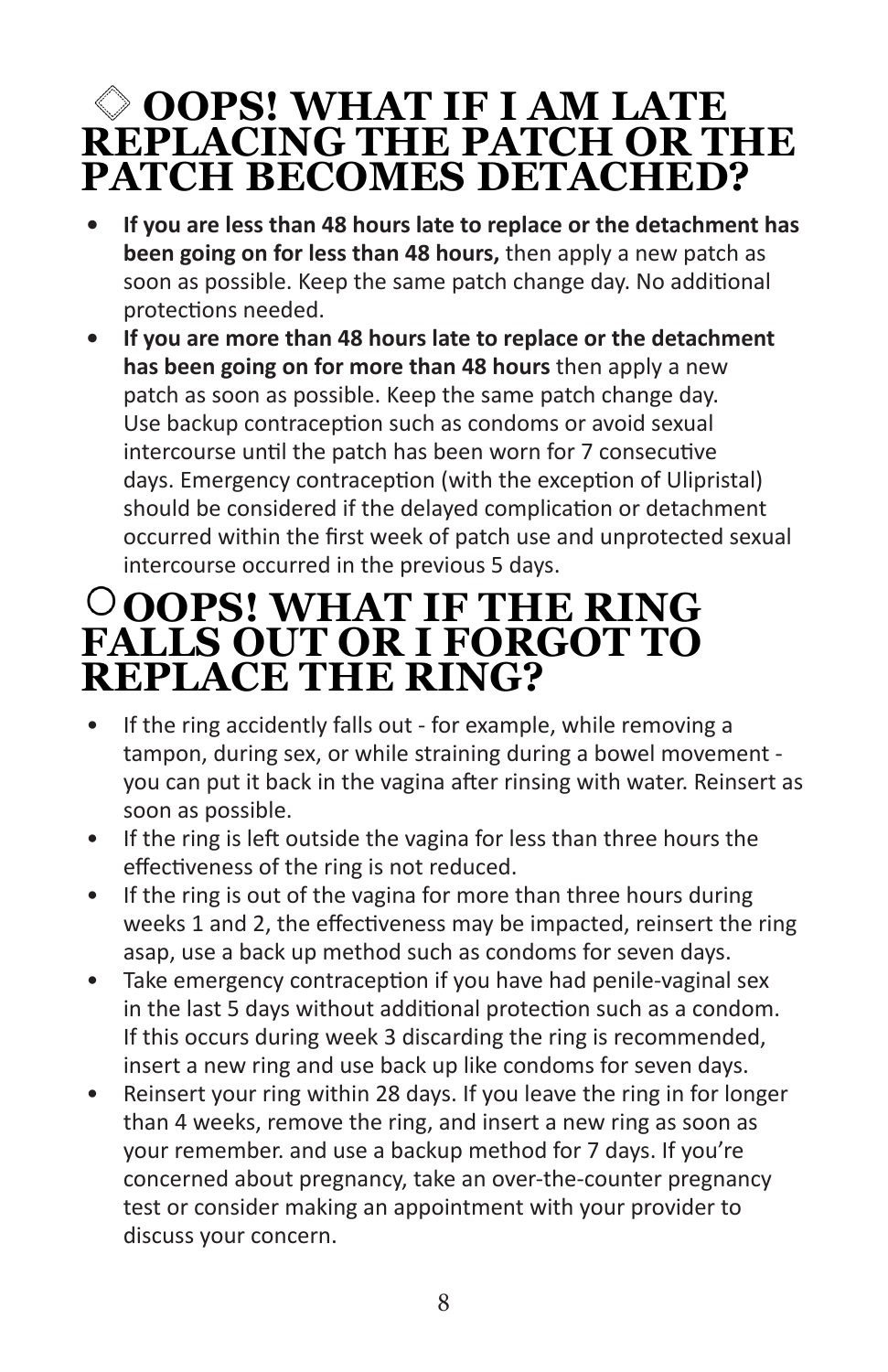#### **WHEN ARE TIMES I SHOULD USE A BACKUP METHOD OF BIRTH CONTROL TO PREVENT PREGNANCY?**

- If you use the Quick Start method, use a backup for the first 7 days of use.
- If you use the Sunday Start method and it has been more than 5 days since menstrual bleeing, use a backup for the first 7 days of use.
- If you miss active pills. Get more info about this situation by reading "WHAT IF I MISS A PILL?" above.
- If you take other medications that may decrease the effectiveness of hormonal contraception (see "ARE THERE DRUG INTERACTIONS WITH THE PILL, PATCH OR RING?")

#### **WHAT IS EMERGENCY CONTRACEPTION? WHEN MIGHT I NEED IT?**

Emergency contraception (Plan B® or ella®, also called "the morningafter pill") can be used if you have an "oops" with your contraception. Take it as soon as possible within 120 hours of intercourse without effective contraception. Emergency contraception is meant for emergency use only and is not an effective method of birth control for routine use. Sometimes when you are on the pill, patch or ring, you need to also use a backup method of birth control (see "WHEN ARE TIMES I SHOULD USE A BACKUP METHOD OF BIRTH CONTROL TO PREVENT PREGNANCY?" above). If you are in a situation where you need a backup method, have had intercourse and either your backup method failed or you didn't use a backup method, you should consider emergency contraception. Some types of emergency contraception are available over-the-counter. Other types don't require a prescription but may be kept behind the pharmacy counter. For more information, you may call (919) 966-2281 or consult the website at [campushealth.unc.](http://campushealth.unc.edu/) [edu](http://campushealth.unc.edu/).

# **WHAT DO I DO IF I MISS A PERIOD?**

If you used your method correctly and skip a period, it is unlikely that you are pregnant. It is common for hormonal contraceptive users to occasionally miss periods and for their periods to be very light and last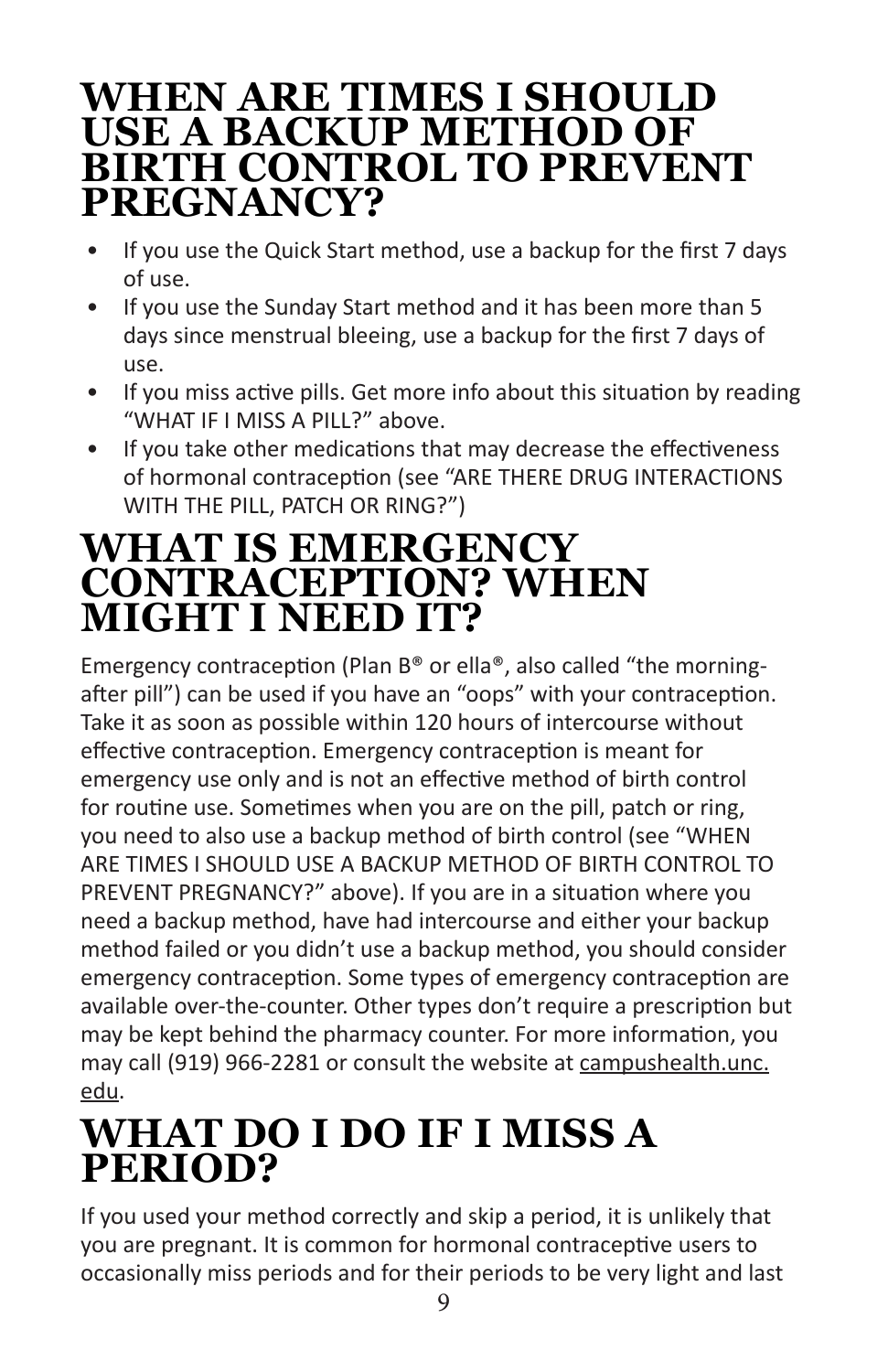only one day or less. If you skip a period and are concerned about your risk of pregnancy, contact a health care provider and ask for a pregnancy test. Even if you did not have a period, you should start a new package of pills, patch or ring at the regularly scheduled time. If you skip two periods in a row, contact your health care provider.

#### **WHEN SHOULD I BE SEEN AGAIN BY MY HEALTH CARE PROVIDER?**

See your health care provider once a year for a wellness visit. A wellness visit is necessary to renew your prescription for contraception. Testing for sexually transmitted infections, especially for people 25 years or younger, is also recommended annually. A Pap smear is recommended every 3 years if you are 21 - 29 years old, or ever 5 years if you are 30 - 65 years old. Make an appointment with your provider before you run out of your pills, patches, or rings - do not wait until the last minute to make your appointment. If you have problems at any time, contact your health care provider.

#### **WHAT SHOULD I DO IF I RUN OUT OF MY PILLS, PATCHES OR RINGS?**

First, make sure you have enough pills, patches or rings/prescription refills to last through the holidays, semester breaks, and summer recess before you leave campus. If you miscalculate or lose your contraception, contact your pharmacy immediately. If you cannot get more of your hormonal contraception, use a backup method of birth control such as condoms. If your backup method fails, consider taking emergency contraception.

#### **SHOULD I TELL OTHER MEDICAL PROVIDERS THAT I AM USING THE PILL, PATCH OR RING?**

Yes. Hormonal contraception is medication. Make sure that all of your health care providers (including your pharmacists) know about all of the medications you are taking, including the pill, patch or ring.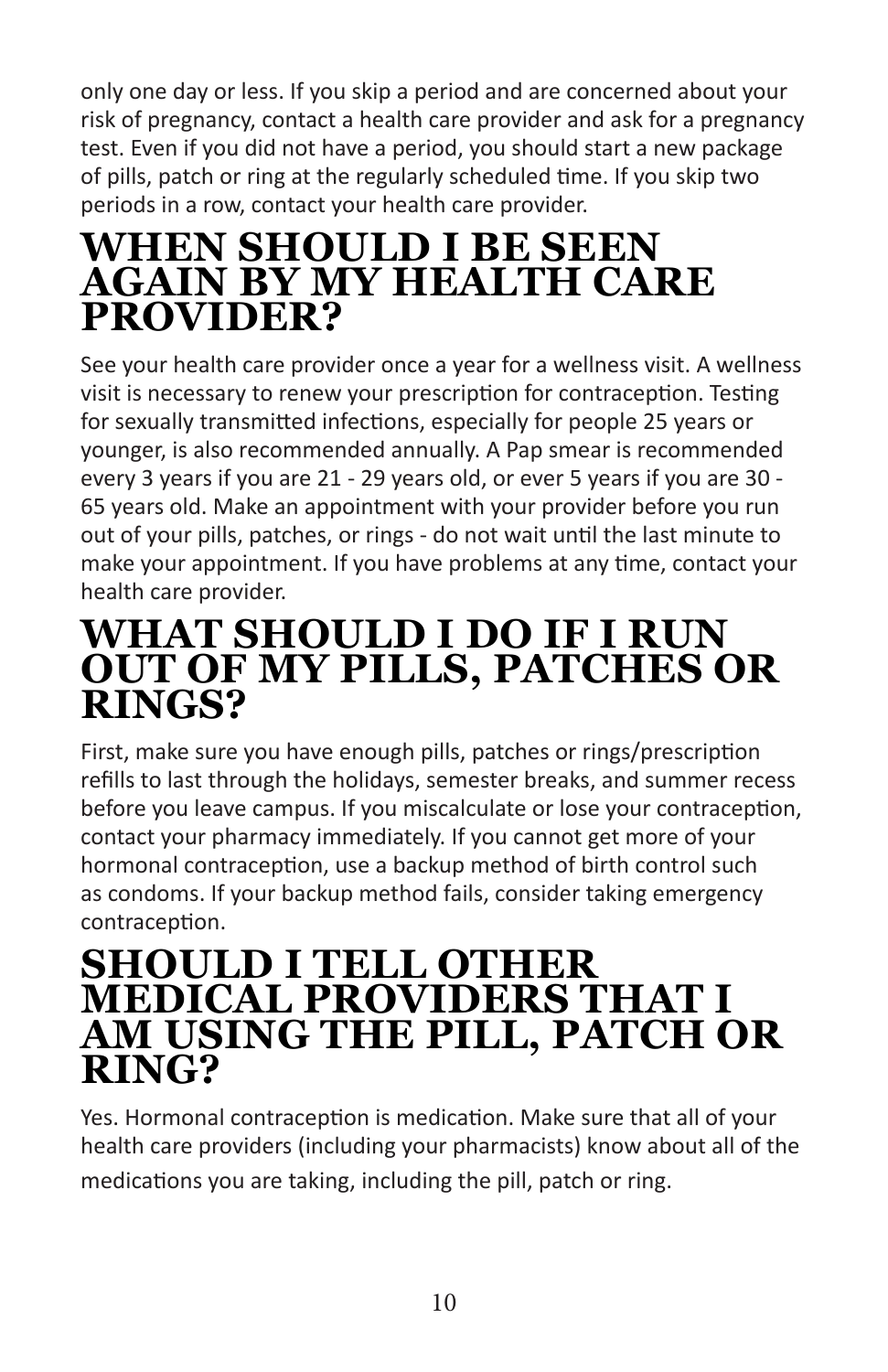#### **DO I NEED TO TAKE A REST FROM HORMONAL CONTRACEPTION?**

Current data indicate that there is no need to stop hormonal contraception at intervals. You should not stop using the pill, patch or ring without using alternative contraception if you want to avoid pregnancy. Many pill, patch or ring users become pregnant soon after they stop using their contraceptive method.

# **WHAT DO I DO IF I DECIDE I WANT TO GET PREGNANT?**

If you decide you want to get pregnant, call 919-966-2281 to make an appointment for preconception counseling with a provider in Gynecology before you stop taking contraception. This counseling will provide you with important information before conception. For example, you should take 800 mcg of folic acid daily, preferably for at least three months before you stop birth control.

There is no evidence that the pill, patch or ring decreases subsequent fertility, and the return to fertility is usually rapid. Usually pill, patch and ring users return to the pattern of menstruation that was normal for them before they took contraception. Reports have confirmed that inadvertent contraception use during early pregnancy does not increase the risk of fetal malformations.

#### **WHAT IF I SWITCH FROM ONE KIND OF HORMONAL CONTRACEPTIVE TO ANOTHER?**

When switching from one kind of pill to a different pill, it is not necessary to use a back-up method of contraception as long as you begin the new pill pack at or before the time you would have started a new pack of your current pill. However, when switching from the pill to other hormonal methods like the ring, patch or shot, timing is critical. Ask your health care provider if or for how long you might have to use a back-up method of birth control, such as condoms, if you switch from the pill to a different hormonal method.